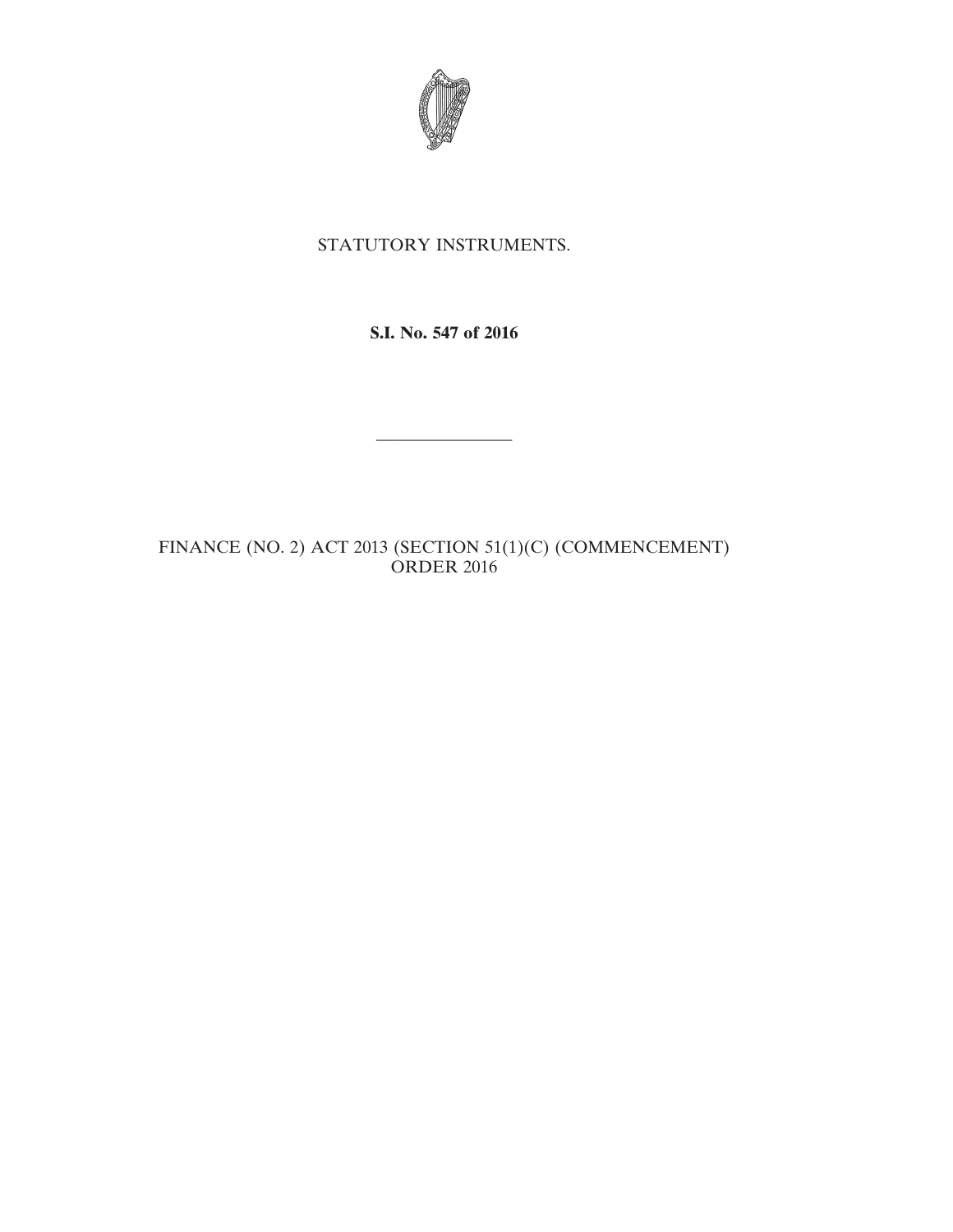## FINANCE (NO. 2) ACT 2013 (SECTION 51(1)(C) (COMMENCEMENT) ORDER 2016

I, MICHAEL NOONAN, Minister for Finance, in exercise of the powers conferred on me by section 51(2) of the Finance (No. 2) Act 2013 (No. 41 of 2013), hereby order as follows:

1. This Order may be cited as the Finance (No. 2) Act 2013 (section  $51(1)(c)$ ) (Commencement) Order 2016.

2. The day appointed as the day on which section  $51(1)(c)$  of the Finance (No. 2) Act 2013 comes into operation is 1 November 2016.



MICHAEL NOONAN, Minister for Finance.

*Notice of the making of this Statutory Instrument was published in "Iris Oifigiúil" of* 28*th October*, 2016.